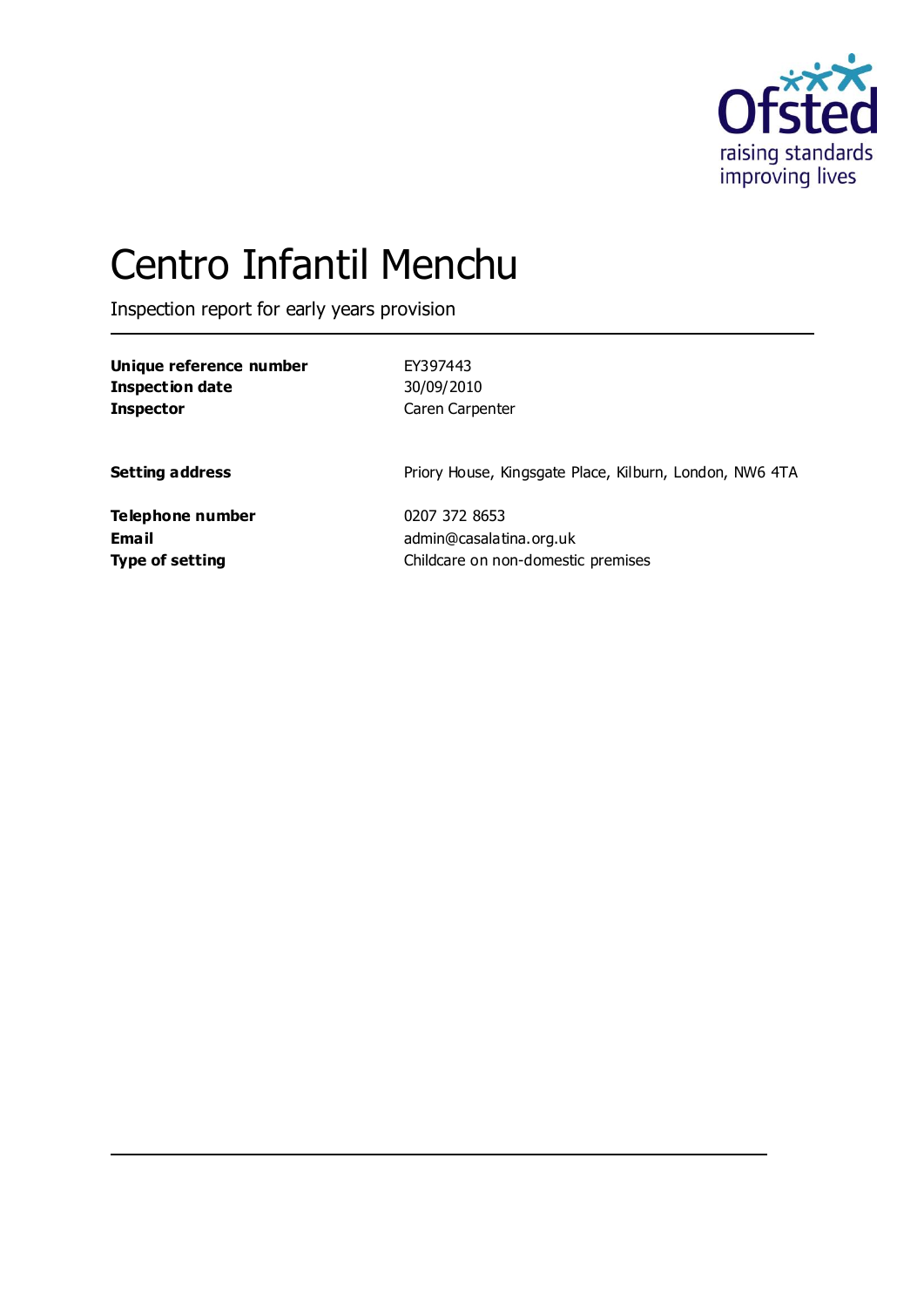The Office for Standards in Education, Children's Services and Skills (Ofsted) regulates and inspects to achieve excellence in the care of children and young people, and in education and skills for learners of all ages. It regulates and inspects childcare and children's social care, and inspects the Children and Family Court Advisory Support Service (Cafcass), schools, colleges, initial teacher training, work-based learning and skills training, adult and community learning, and education and training in prisons and other secure establishments. It assesses council children's services, and inspects services for looked after children, safeguarding and child protection.

If you would like a copy of this document in a different format, such as large print or Braille, please telephone 0300 123 1231, or email enquiries@ofsted.gov.uk.

You may copy all or parts of this document for non-commercial educational purposes, as long as you give details of the source and date of publication and do not alter the information in any way.

T: 0300 123 1231 Textphone: 0161 618 8524 E: enquiries@ofsted.gov.uk W: [www.ofsted.gov.uk](http://www.ofsted.gov.uk/)

© Crown copyright 2010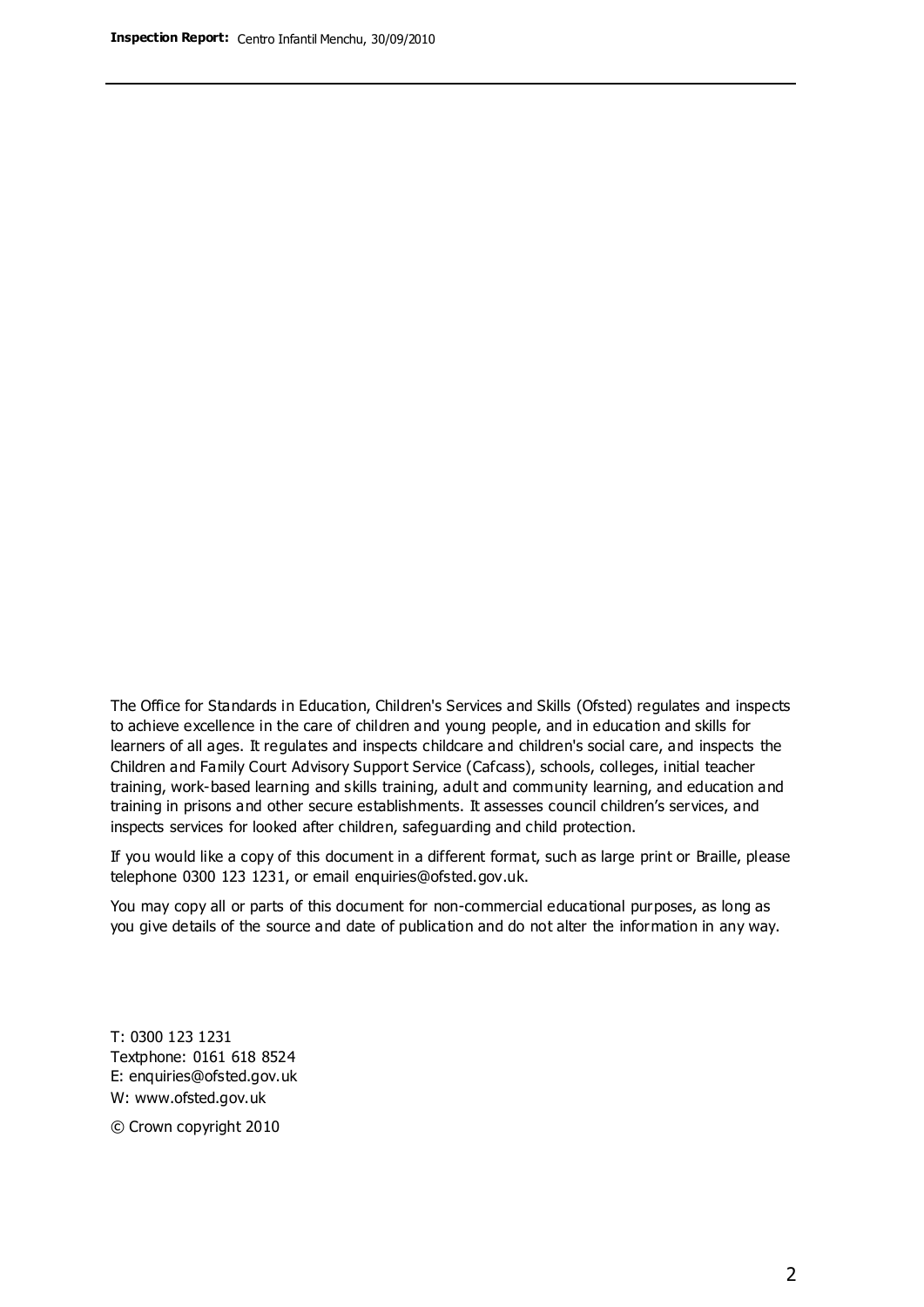## **Introduction**

This inspection was carried out by Ofsted under Sections 49 and 50 of the Childcare Act 2006 on the quality and standards of the registered early years provision. 'Early years provision' refers to provision regulated by Ofsted for children from birth to 31 August following their fifth birthday (the early years age group). The registered person must ensure that this provision complies with the statutory framework for children's learning, development and welfare, known as the *Early* Years Foundation Stage.

The provider must provide a copy of this report to all parents with children at the setting where reasonably practicable. The provider must provide a copy of the report to any other person who asks for one, but may charge a fee for this service (The Childcare (Inspection) Regulations 2008 regulations 9 and 10).

Please see our website for more information about each childcare provider. We publish inspection reports, conditions of registration and details of complaints we receive where we or the provider take action to meet the requirements of registration.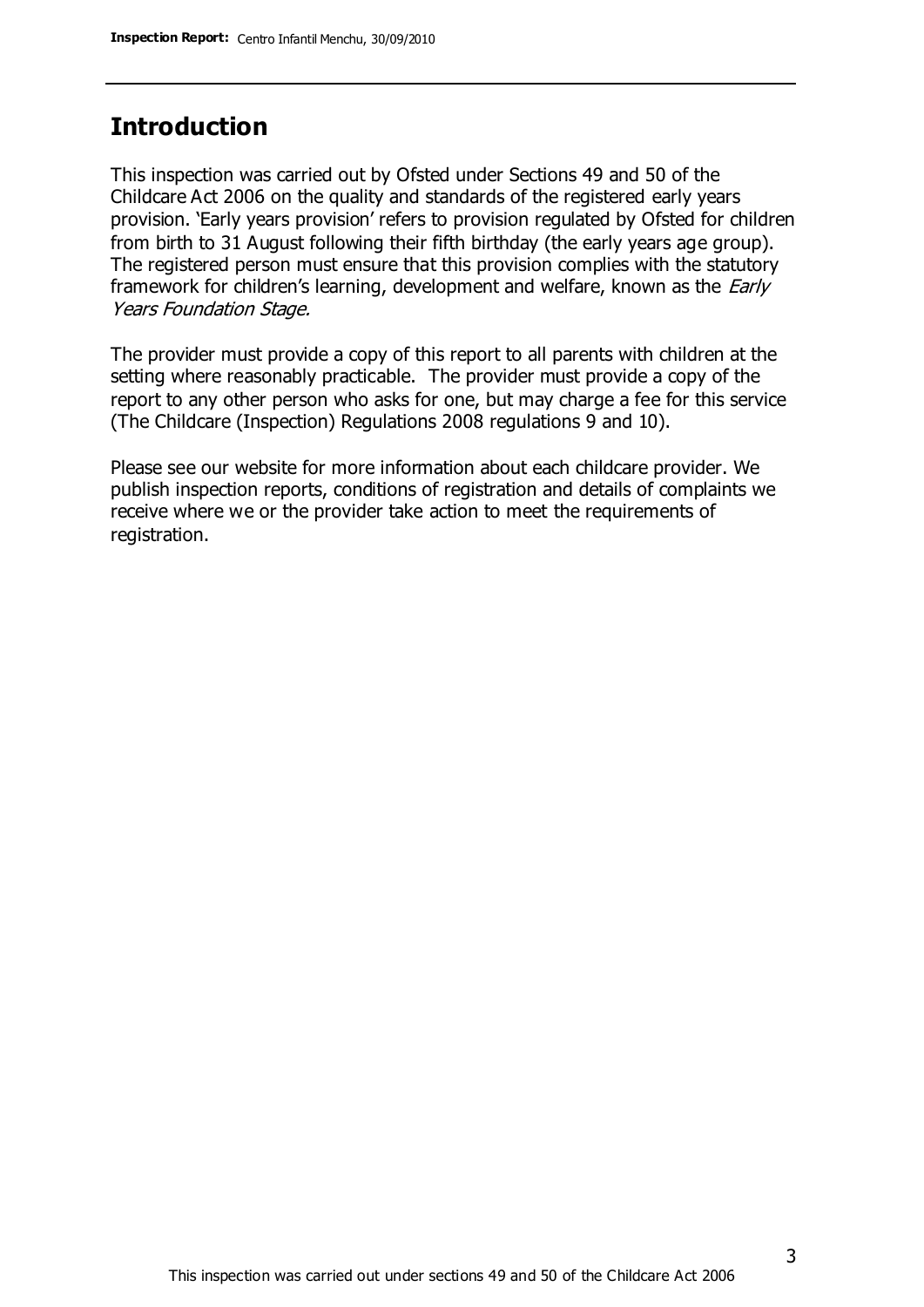# **Description of the setting**

The Centro Infantil Menchu is a bilingual nursery and was registered in May 1993 and re-registered in July 2009. It is run by the Latin-American house and operates from their building in Kilburn within the London borough of Camden. There is no direct access to an outdoor play area but the nursery has regular outings and trips to local parks. Children have access to the soft play room for vigorous exercise. The nursery is on the first floor and access is by stairs.

The nursery operates each week day from 8.00am to 6.00pm, for 50 weeks of the year. They are registered to care for a maximum of 17 children in the early years age group at any one time. There are currently 14 children in the early years group on role. The nursery is registered on the Early Years Register.

The nursery offers a service to the Latin-American and the local community. The nursery supports children with learning disabilities and children with English as an additional language. The nursery employs four staff. Three staff hold early years qualifications.

They receive support from Sure Start and Camden's Early Years Development and Childcare Partnership.

## **The overall effectiveness of the early years provision**

Overall the quality of the provision is good.

Children are happy and settled in this child-centred environment where they feel safe and supported by the staff. Each child is valued, their interests and enthusiasm is sought out and nurtured. High regard is given to the partnerships with parents who are fully involved in their children's learning. Well written policies and procedures securely underpin the groups practice and all are available for parents. However, some lacks the necessary details. The acting manager has a clear vision for the continuous development of the nursery and is working effectively with staff to improve standards for children and parents.

### **What steps need to be taken to improve provision further?**

To further improve the early years provision the registered person should:

- ensure that the child protection procedure contains Ofsted's contact details
- ensure that the risk assessment include the steps taken to minimise potential hazards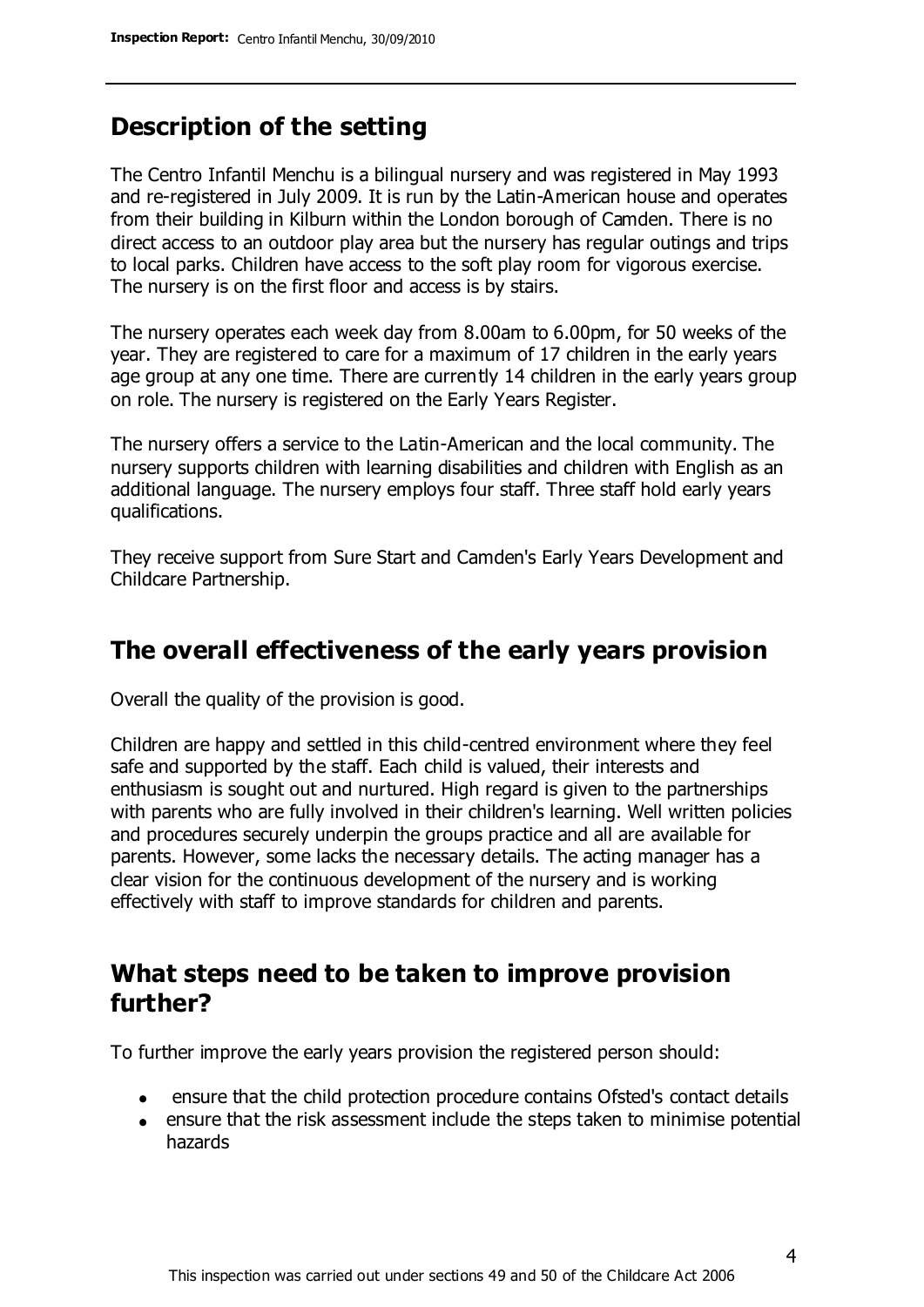# **The effectiveness of leadership and management of the early years provision**

Arrangements for safeguarding children are very effective. All staff are thoroughly vetted and there are rigorous systems in place to supervise visiting students and volunteers. All staff hold appropriate qualifications and are effectively deployed within the nursery to ensure children are well cared for. Safeguarding procedures are in place and are in line with the Local Safeguarding Children Board. However, the safeguarding procedure lacks the necessary details to further support children's well-being. Children's safety and security are paramount. Staff are vigilant in carrying out regular risk assessments and daily safety checks to ensure that children are safe in all areas of the setting. However, the risk assessment lacks relevant details to fully promote children's safety.

All staff contribute to an ongoing evaluation of the effectiveness of the nursery and this is further aided with the valued suggestions and support from parents and outside agencies, identifying areas for improvements and implementing the necessary changes. This open self-reflecting approach ensures children are happy and flourish in a stimulating well planned environment.

Children receive individual care and attention because the nursery operates an effective key person system and develop very close relationships with children's parents and carers. The acting manager is well supported by the staff who works extremely well as a team. There is active involvement of all the staff team in their staff meetings to discuss and contribute their ideas. Successful planning ensures that staff are suitably deployed and good quality resources are freely accessible helping children to make independent choices. Well written policies and procedures securely underpin the groups practice and all are available for parents.

Inclusive practice is a well promoted within the nursery. The nursery works successfully in partnership with parents and others and is very proactive in identifying any additional help required for the children. Staff seek appropriate support from a wide range of professional agencies, such as Speech and Language therapist and the Area Special Educational Needs team develop and monitor individual educational plans to ensure that children with learning difficulties and or disabilities benefit from a very positive and rewarding experience. The nursery provides good support for children with English as an additional language. For example, staff communicate effectively with the children in English and Spanish. In addition, staff ensure that prints in both English and Spanish are clearly displayed further encouraging and supporting children's communication skills. This helps the children to feel well settled and included.

Children's understanding of diversity and difference is enhanced as they celebrate festivals and special events from around the world. They access excellent resources that reflect positive images of people from different cultures. This ensures that children learn to value aspects of their lives and the diverse society in which they live.

The nursery works successfully with parents and carers. The key person is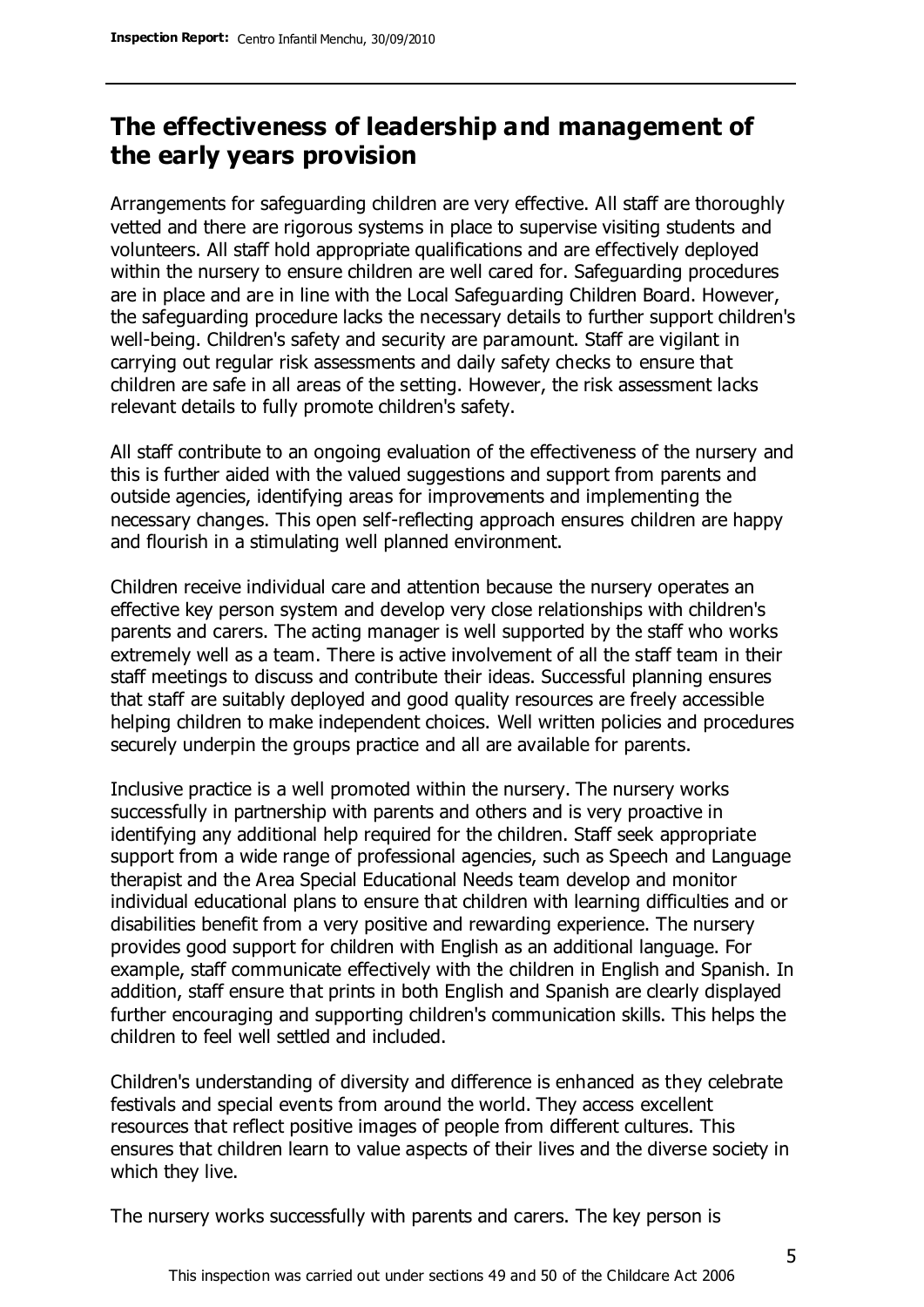effective in keeping parents well informed of their children's progress and the informal friendly approach enables parents to verbally share their knowledge of their children with the staff. Parents are closely consulted on their children's development and are invited to regular evening meetings to meet with staff to discuss their children's achievements. Parents are committed to extending their children's learning and development at home. They are actively encouraged to become involved in their children's learning. For example, they are provided with good opportunities to take home various resources to use with their children to help develop their communication and language skills at home. Parents provide written details of the benefit to their children's learning which they share with the key person. In addition they are encouraged to spend time within the nursery to participate in a variety of activities. For example, they take turns to be mystery guests reading stories to the children. Written questionnaires are used effectively to identify parents views and staff act upon the feedback received to further improve the service for children and parents.

# **The quality and standards of the early years provision and outcomes for children**

Children make good progress towards the early learning goals and enjoy their time in the setting. The growing understanding of the Early Years Foundation Stage and the early learning goals enables staff to help children make this good progress. Children thoroughly enjoy their time at the nursery because staff ensure that they are fully included in a wide range of well planned activities. The learning environment is arranged to promote children's choices and decisions about their play and to enable them to adapt activities to enhance their own learning.

Children thrive because they receive individual care from a qualified team of staff who bring high level of knowledge and experience to their work. The planning of the learning environment is linked to the six areas of learning and enables children to play freely and spontaneously. Staff plan and provide a very interesting range of activities that captures children's interest well. Children's development is well supported through ongoing observations, which lead to planning around their interest, at times focused through adult input to specific areas of learning. Each child has a record of achievement folder that is always accessible to their parents, which is sensitively written in a way which gives complete ownerships to the child. This includes photographic evidence of their work and clearly shows their progression during their time at the nursery.

Children are provided with very good opportunities to develop their communication and language skills because the group is involved in the 'Every child a talker' project which is organised and supported by the Early Years Service. For example, children are regularly observed and monitored by the staff to ensure that they are engaging in suitable and challenging activities throughout the session. This ensures that every child receives appropriate support and individual time by staff to develop their confidence in communicating with adults and each other. Children are developing their early writing skills, they have good opportunities to write for different purposes and have access to a range of writing resources which they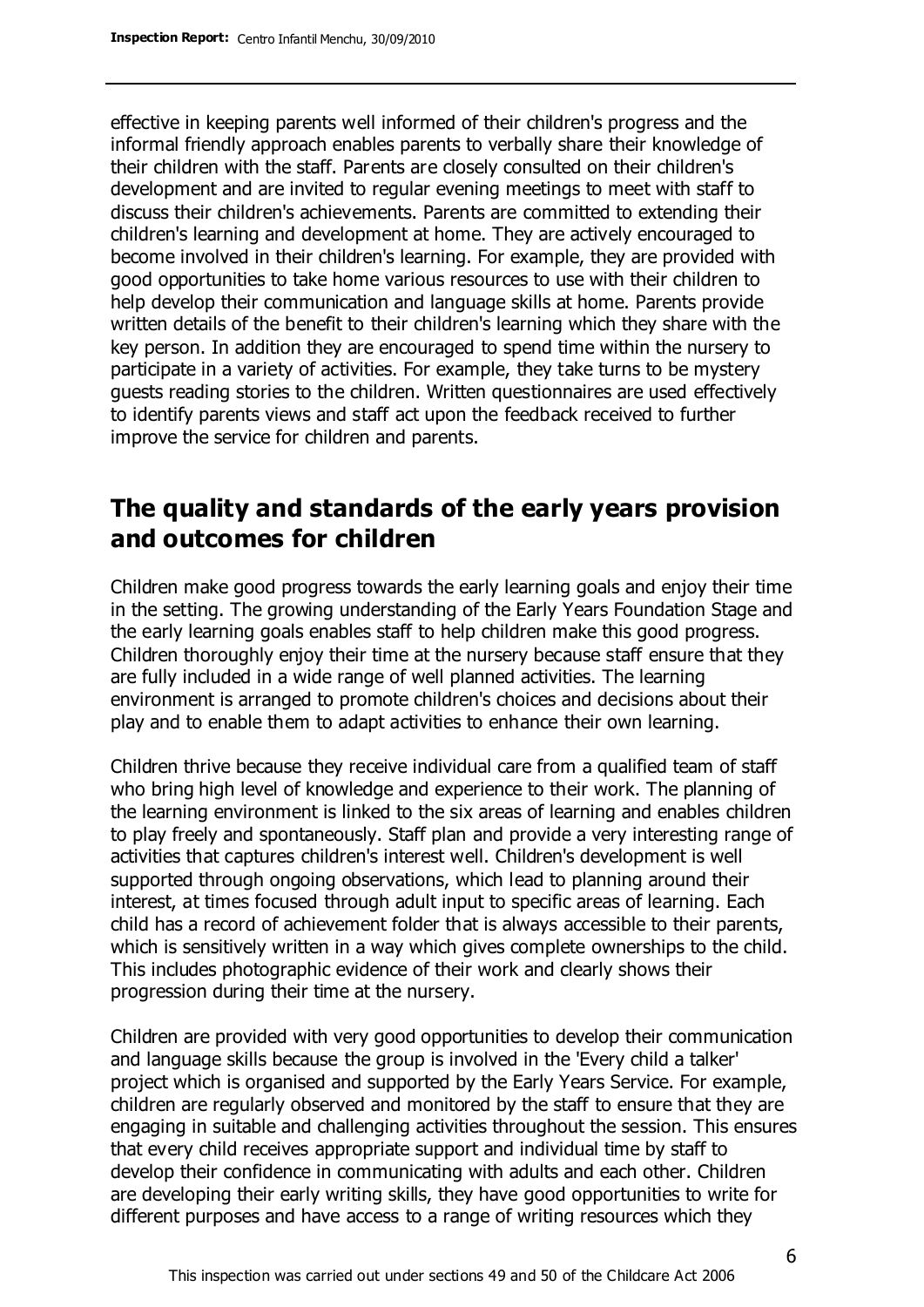select independently.

Children have good access to use information and communication technology to support their learning and to help them develop skills that contribute to their future economic well-being. Children make sense of the world around them as they learn about the life cycle of a butter fly and take pride in planting and growing their vegetables. They thoroughly enjoy participating in a wide range of sensory experiences such as, mixing corn flour with sand as they explore and experiment with different materials, colours and textures.

Staff have established effective systems to help children stay healthy for example, by explaining the importance of hand washing and good personal hygiene. In addition, children are provided with their own tooth brushes at nursery and learn how to keep their teeth clean by brushing their teeth after eating their meals. They are provided with meals and snacks that are healthy, nutritious and support their individual dietary needs. For example, they enjoy eating a selection of fresh fruits daily as well as delicious freshly prepared meals, such as vegetable soup, macaroni with tuna, salad, rice and chicken. In addition, children have good access to fresh drinking water which they can help themselves to when they are thirsty. Children enjoy their time in the soft play room using a range of large soft play equipment that enhance their physical development. They have daily opportunities to visit the local park weather permitting and use a wide range of outdoor play equipment where they practise their large physical skills.

Children are kept safe because staff have a good understanding of creating a safe environment where risks are minimised. Children take part in regular fire drills and are gently reminded about safety issues whilst playing and keeping themselves safe when crossing the roads.

Children respond extremely well to the effective strategies used to manage their behaviour. They benefit from consistent daily routines which helps them understand what will happen next and understand the expectations of them during their time at the centre. As a result, children play cooperatively, share, take turns and are well behaved.